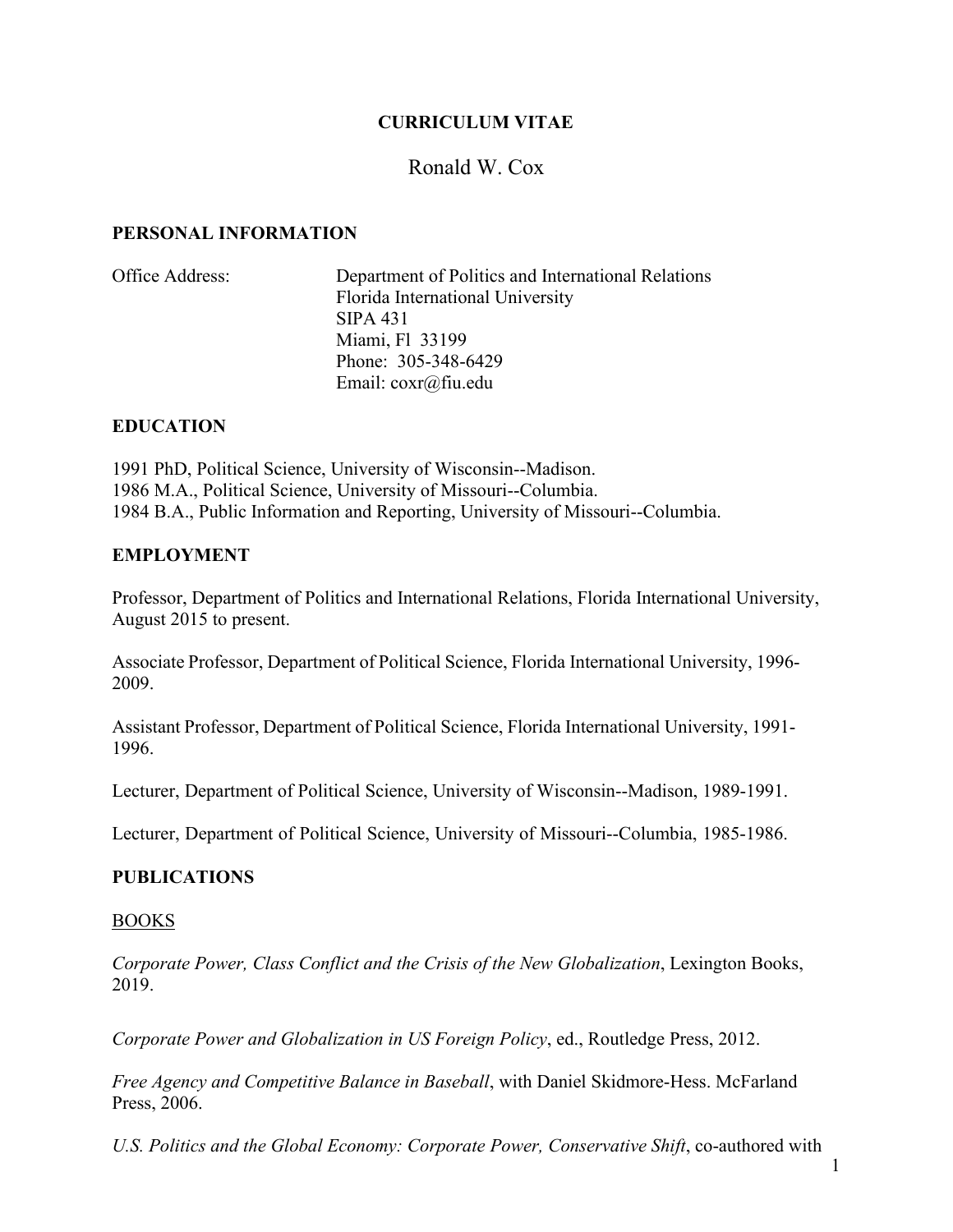Daniel Skidmore-Hess, Lynne Rienner, 1999.

*Business and the State in International Relations*, ed., Westview Press 1996.

*Power and Profits: U.S. Policy in Central America*, University Press of Kentucky, 1994.

# ARTICLES IN REFEREED JOURNALS

"Transnational Interest Bloc and U.S. Foreign Policy Toward Saudi Arabia and the Persian Gulf," *Class, Race and Corporate Power*, Vol. 10, Issue 1, 2022.

"The Military-Industrial Complex and US Military Spending After 9/11," *Class, Race and Corporate Power*, Vol. 2, Issue 2, 2014, 1-20.

"Transnational Capital, the US State and Latin American Trade Agreements," *Third World Quarterly*, December, 2008, 1527-1544.

"Baseball Competitiveness in the Free Agent Era," co-authored with Daniel Skidmore-Hess, *Nine: the Journal of Baseball History and Culture*, Fall 2002, Vol. 1, No. 1, 59-68.

"Corporate Coalitions and Industrial Restructuring," *Competition and Change: The Journal of Global Business and Political Economy*, Volume 1, Issue 1, October 1995, 13-30.

# BOOK CHAPTERS

"U.S. Imperialism and the Intervention in Yugoslavia," *Palgrave Encyclopedia of Imperialism and Anti-Imperialism*, eds. Immanuel Ness and Zak Cope, Palgrave Macmillan, 2020.

"Corporate Interests and U.S. Foreign Policy," in *Studying the Power Elite: 50 Years of Who Rules America*, William Domhoff, ed., Routledge Press,2017.

"The Politics of Global Value Chains," co-authored with Michael Wartenbe, in *The Political Economy of Robots*, Ryan Kiggins, ed., Palgrave Macmillan 2017.

"Corporate Power and the Threat to Democracy," in *Corporate Power and Globalization in U.S. Foreign Policy*, Ronald W. Cox, ed., Routledge Press, 2012, 1-10.

"Corporate Finance and U.S. Foreign Policy," in *Corporate Power and Globalization in U.S. Foreign Policy*, Ronald W. Cox, ed., Routledge Press, 2012, 11-30.

"Globalization, Transnational Capital and the U.S.-China Nexus," with Sylvan Lee, in *Corporate Power and Globalization in U.S. Foreign Policy*, Ronald W. Cox, ed., Routledge Press, 2012, 31-55.

"The Foreign Policy of Organized Labor in the Context of Globalization," with Nelson Bass, in *Corporate Power and Globalization in U.S. Foreign Policy*, Ronald W. Cox, ed., Routledge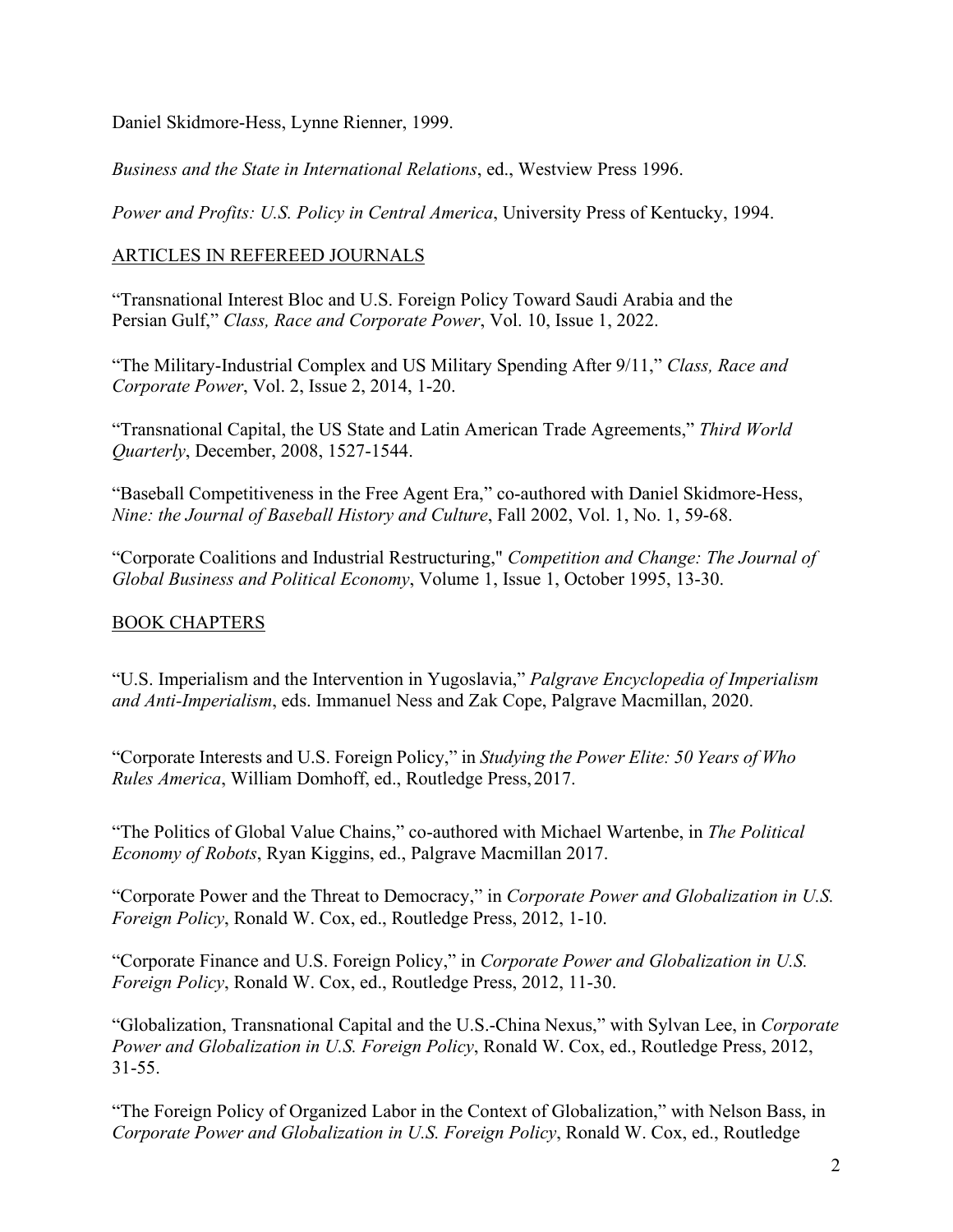Press, 2012, 56-78.

"What Now? Implications of the Long Turn to the Right," with Daniel Skidmore-Hess and Cathy Skidmore-Hess in *Corporate Power and Globalization in U.S. Foreign Policy*, Ronald W. Cox, ed., Routledge Press, 2012, 185-198.

"Explaining Business Support for Regional Trade Agreements," in Jeffry Frieden and David Lake, *International Political Economy: Perspectives on Global Wealth and Power*, St. Martin's Press, 2000 (reprint of 1995 article, "Corporate Coalitions and Industrial Restructuring," *Competition and Change*, Vol. 1, Issue 1, 13-30).

"The Military-Industrial Complex and U.S. Foreign Policy: Institutionalizing the New Right Agenda in the Post-Cold War Period," in Amy Ansell, *Unraveling the Right*, Westview Press, 1998.

"Private Interests and U.S. Foreign Policy in Haiti and the Caribbean Basin," in David Skidmore, ed., *Contested Social Orders and International Politics*, Vanderbilt University Press, 1997.

"Bringing Business Back In: The Business Conflict Approach to International Politics," in *Business and the State in International Politics*, Westview Press 1996.

"Explaining Business Support for Regional Trade Agreements: The Cases of NAFTA and CBI," in Ronald W. Cox, ed., *Business and the State in International Politics*, Westview Press 1996.

"The Food Crisis in Kenya," co-authored with Taye Woldesmiate, in Birol Yeshilada and Charles Brockett, eds., *Agrarian Reform in Reverse*, Westview Press, 1987.

# REVIEW ESSAYS

Business Economics Contributor for *Just Baseball*, 2021-present, writes articles on owner-player conflict, business of baseball.

"A Left Critique of Class Reductionism," *Class, Race and Corporate Power*, Vol. 8, Issue 2, 2020.

"Corporate Profits and the Assault on Democracy: A Review Essay," *Class, Race and Corporate Power*, Vol. 5, Issue 2, 2017, 1-9.

"Against Libertarianism," *Class, Race and Corporate Power*, Volume 2, Issue 2, 2014.

"An Honest Presidential Address on the Iraq Situation," *Class, Race and Corporate Power*, Volume 2, Issue 2, 2014.

"The Occupy Movement: Two Steps Forward, One Step Back," *Class, Race and Corporate Power*, Volume 1, Issue 1, 2013.

"The Corporatization of Higher Education," *Class, Race and Corporate Power*, Volume 1, Issue 1, November 2013.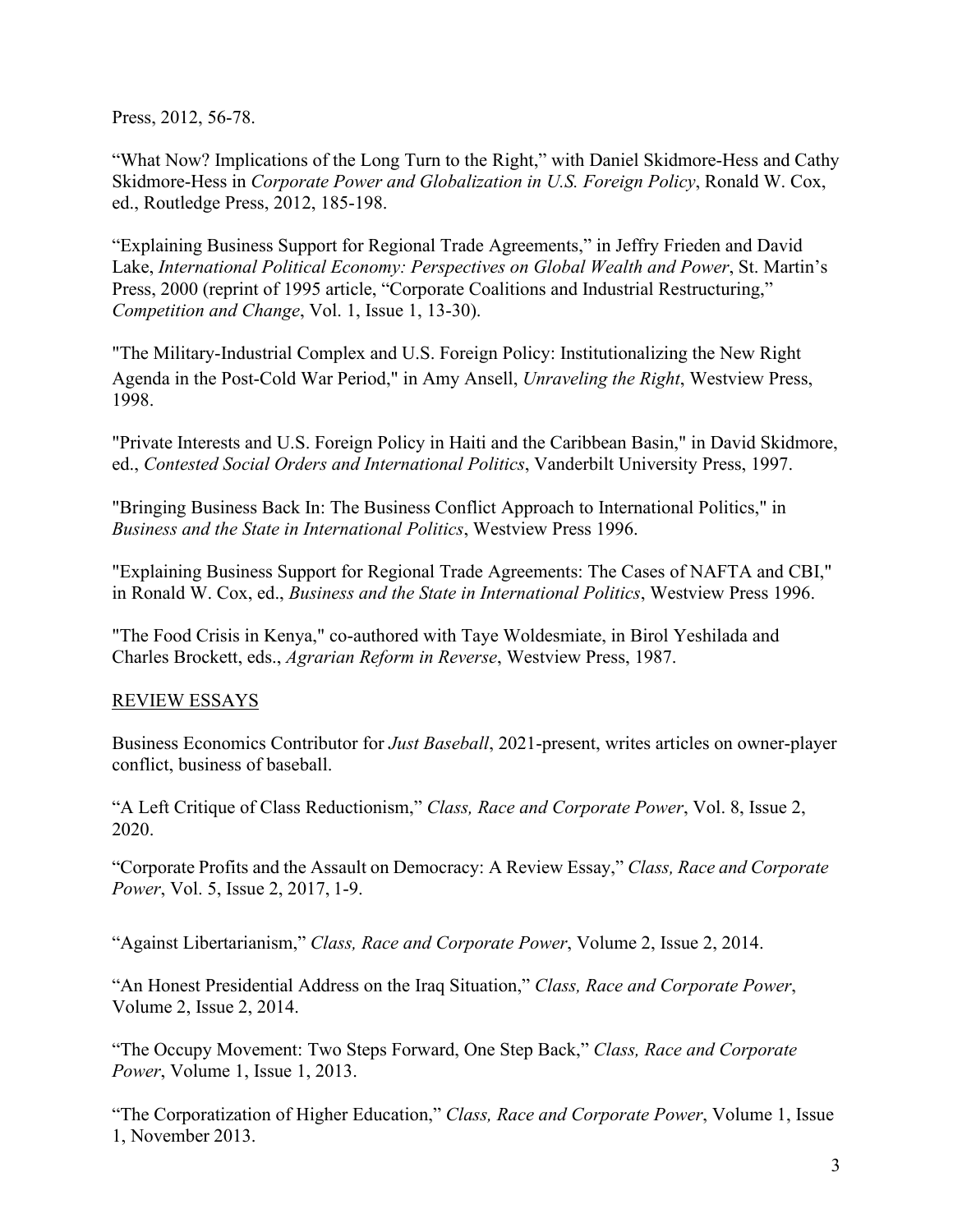"Transnational Capital and the Politics of Global Supply Chains," *Class, Race and Corporate Power*, Volume 1, Issue 1, November 2013.

"The Emperor Has No Clothes, Again. The U.S. Intervention in Cuba and the Bias in International Relations Scholarship," *International Studies Perspectives*, November 2002, Volume 3, Issue 4.

"The Politics of the 1993 NAFTA Vote," co-authored with Daniel Skidmore-Hess, *Current Politics and Economics of the United States*, Volume 1, No. 3, 1995.

"Clinton's Economic Initiatives," *Hemisphere*, Summer 1999.

## **CONFERENCE PAPERS**

"Class (AAA) Conflict: 100 Years of Exploitation," with G. Nelson Bass, NINE Baseball Conference, March 4, 2022.

**"**How Neo-Fascism Emerges from Neoliberal Capitalism," Historical Materialism Conference, Nov. 11, 2021

"Marxism and IPE," Western Political Science Association Annual Convention, Vancouver, British Columbia, March 25, 2016.

"The Military-Industrial Complex and US Foreign Policy after 9/11," International Studies Association Annual Convention, Toronto, March 26, 2014.

"Transnational Interest Blocs and US Foreign Policy," International Studies Association Annual Convention, San Francisco, April 3, 2013.

"Measuring the Hegemony of Global Finance," International Studies Association Annual Convention, Montreal, March 17, 2011.

"Containing Aristide: The Purposes and Ideology of U.S. Intervention in Haiti," Society for Historians of American Foreign Relations, Annual Conference, Arlington, Virginia, June 25, 2009.

"Contesting Empire: The Limits and Purposes of U.S. Imperialism After 9/11," Chair of Roundtable, International Studies Association Annual Convention, Chicago, March 24, 2006.

"Transnational Capital, the US State, and Regional Trade Agreements," London School of Economics, Conference on the Political Economy of Hemispheric Integration, June 1-2, 2006.

"Is the U.S. a Predatory Hegemon?" Roundtable, International Studies Association Annual Convention, Montreal, March 19, 2004.

"The Social Generation of Knowledge: Academia and the U.S. Policy Establishment," Roundtable, International Studies Association Annual Convention, Chicago, Illinois, Feb. 21,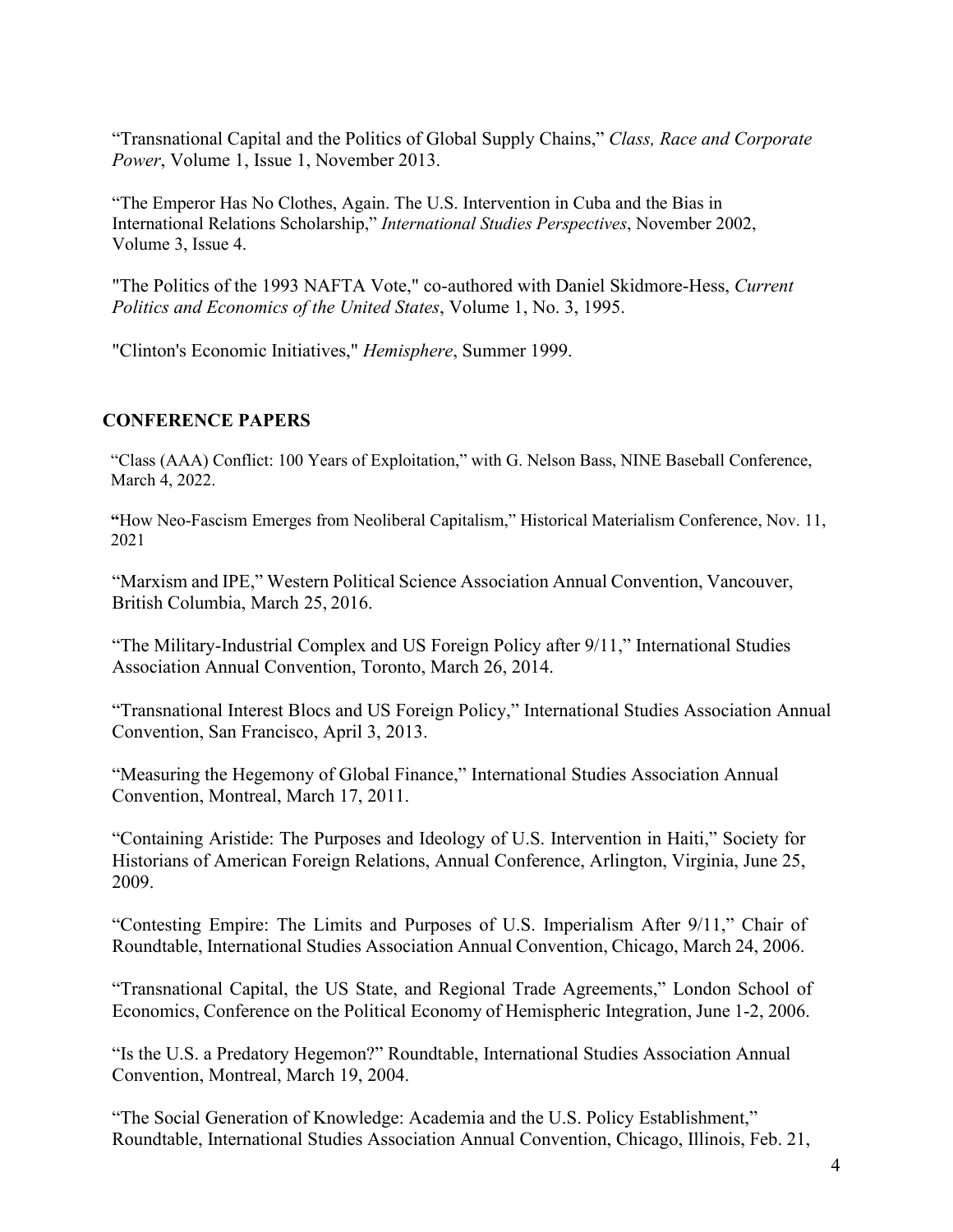2001.

"Inequality and the Ideology of Globalization," Council on Foreign Relations Symposium on Globalization, Casper College, November 30, 2000.

"Political Power, Multinational Corporations and the Ideology of Globalization," Frank Church Symposium on International Relations, Idaho State University, November 28-30, 1999.

"U.S. Hegemony and the NATO Intervention in Bosnia," University of Arizona Symposium on United Nations Peacekeeping, March 24-25, 1998, Tucson, AZ.

"U.S. Interests and the Military Intervention in Haiti," Latin American/Caribbean Center Symposium on United Nations Peacekeeping, Florida International University, April 3, 1997.

"U.S. National Interests and the Intervention in Somalia," International Studies Association Annual Convention, Toronto, Canada, March 18-22, 1997.

"Business Conflict and the Collapse of Bretton Woods," American Political Science Association Annual Convention, San Francisco, CA, September 1-4, 1996.

"Cattle Barons, Agribusiness, and the Chiapas Uprising," Southern Labor Studies Conference, Austin, Texas, October 29, 1995.

"The Rise and Fall of the Bretton Woods Agreements," Midwest Political Science Association Annual Meeting, Chicago, Illinois, April 6, 1995.

"Sectoral Conflict and U.S. Intervention in Central America," International Studies Association Annual Meeting, Chicago, Illinois, February 23, 1995.

"Contested Social Orders and International Politics," Roundtable, International Studies Association Annual Meeting, Chicago, Illinois, February 25, 1995.

"The Reassertion of U.S. Hegemony During the Lost Decade of the 1980s," Leadership Conference of the Americas, Denver, Colorado, August 3, 1994.

"Explaining Business Support for Regional Trade Agreements: The Cases of NAFTA and CBI," American Political Science Association Annual Meeting, New York, September 1-4, 1994.

"American Foreign Policy, Private Interests and the Central American Common Market," Annual Meeting, Society for Historians of American Foreign Policy, Waltham, MA., June 24, 1994.

"Private Interests and U.S. Foreign Policy in the Post-Cold War Period," Midwest Regional Conference, International Studies Association, Chicago, Illinois, Oct. 29, 1993.

"Corporate Coalitions and Industrial Restructuring," International Studies Association Annual Convention, Acapulco, Mexico, 1993.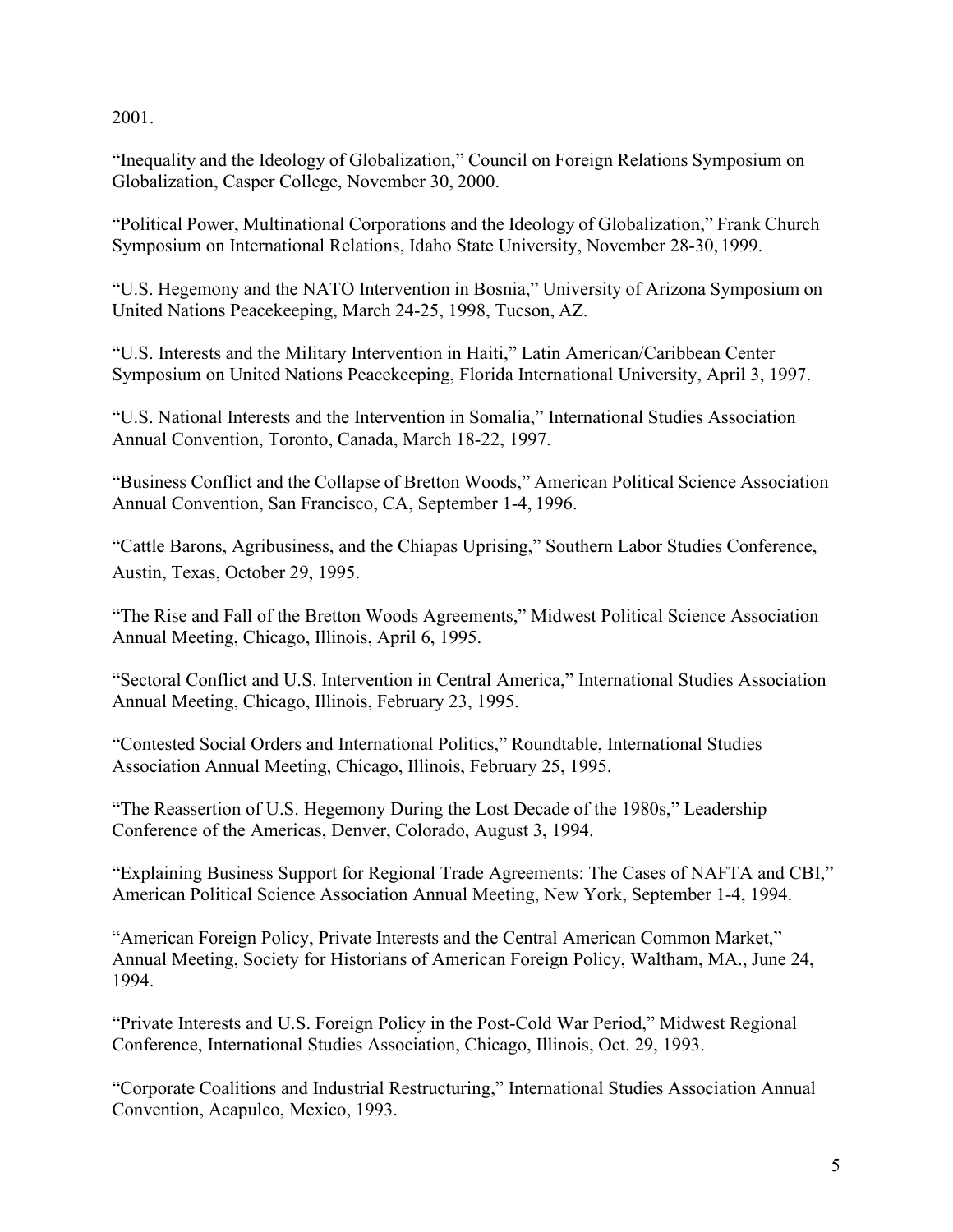"Business Conflict and U.S. Policy in Central America," American Political Science Association Annual Convention, Washington, D.C., 1991.

## **PROFESSIONAL SERVICE**

Founder and Editor-In-Chief of online academic journal, *Class, Race and Corporate Power*, FIU Digital Commons, fall 2013 to present.

--recruited editorial board for journal (2012-2013) --worked with FIU librarians to establish the website (2013) --assembled editorial staff (2012-2013) --wrote the governing documents for the journal(2013) --contributed several articles to the journal(2013-2014) --led the planning of each issue (ongoing) --organized the publicity for the journal (ongoing) --supervised the collection of articles for the journal (ongoing)

Have served as referee for Routledge Press, *Congressional Quarterly,* St. Martin's Press, Westview Press, Lynne Rienner Press, and *Review of International Political Economy*.

Membership in International Studies Association, 1992-present, sections on International Political Economy, American Foreign Policy.

#### **UNIVERSITY SERVICE**

Chair, PIR Diversity, Equity and Inclusion Committee, 2021-present.

Member, PIR Diversity, Equity and Inclusion Committee, 2019-present.

Associate Chair, Department of Politics and International Relations, summer of 2012 to 2016.

Graduate Director, Political Science Program, Department of Politics and International Relations, Fall 2008-2011.

Member of Graduate Committee, Political Science Program, Fall 2004-Spring 2011.

Third Year Review Committee, 2011-2012.

Faculty Senate, Fall 2008-Summer 2010.

College of Arts and Sciences Hiring Committee for Dean of the College of Education, Fall 2009- Spring 2010.

Department Coordinator of Assessment and Academic Learning Compacts, Fall 2006-Spring 2007. Faculty Senate Alternate, Fall 2006-Summer 2007.

Member of College of Arts and Sciences Curriculum Committee, Fall 2005-Spring 2007.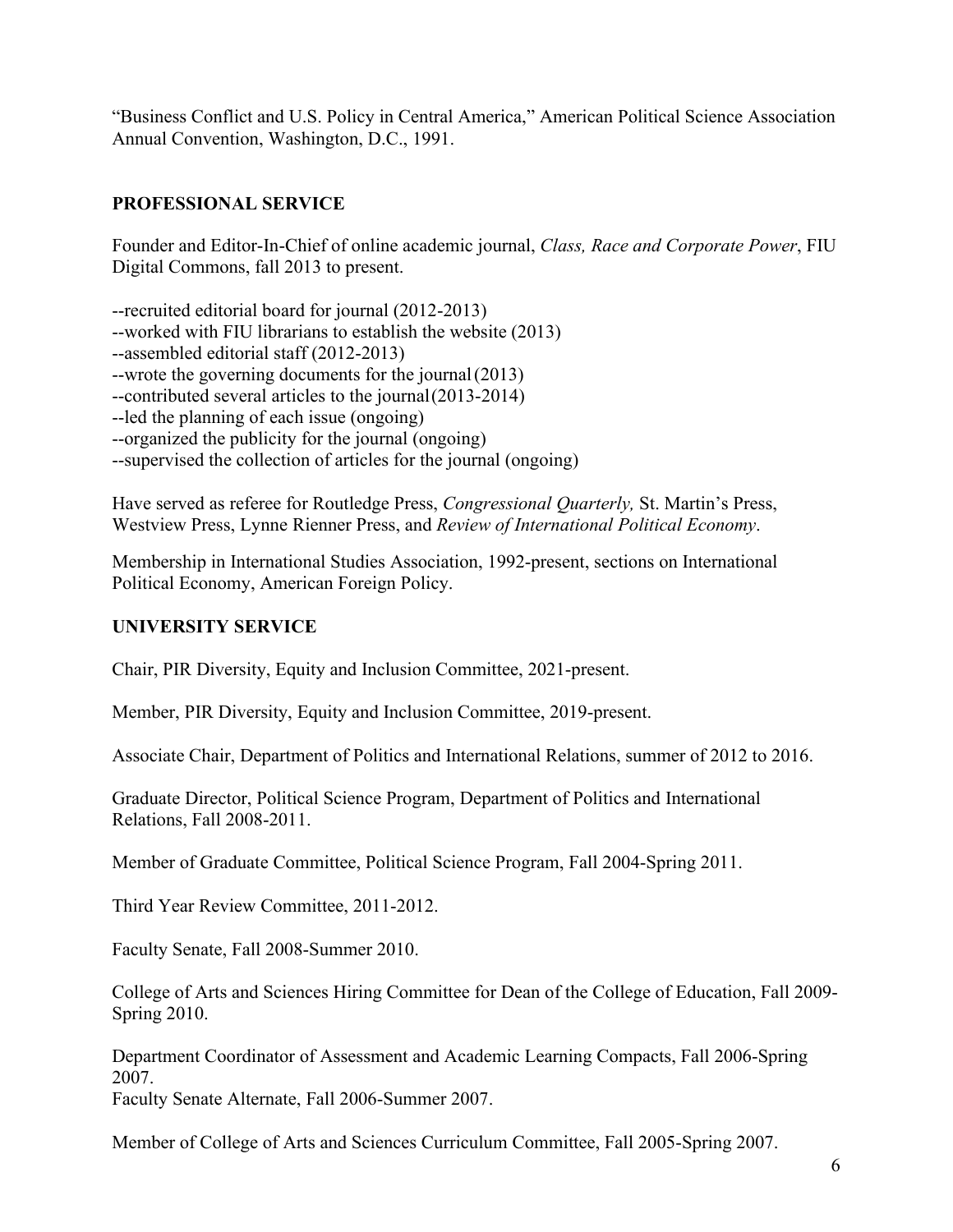Member of the Executive Council of the United Faculty of Florida, 2004-2005.

Primary Academic Advisor, Political Science Program, Biscayne Bay Campus, Fall 1998-Spring 2003.

Dean's Advisory Committee to Review Biscayne Bay Campus, Fall 2002-Spring 2003.

Membership Chair, United Faculty of Florida, 2002-2004.

Political Action Chair, United Faculty of Florida, 2001-2002

Interdisciplinary Committee on Graduate Degree Program in Conflict Resolution, 1999-2001.

University Committee on Multicultural Diversity, 1997-1999.

Advisory Committee, Graduate Program for International Studies, 1994-1996.

Teaching Incentive Program Evaluation Committee, Department of Economics, Fall 1994.

## COMMUNITY SERVICE

"Corporate Power, Class Conflict and the Crisis of the New Globalization," Presentation of my book, *Books and Books*, Coral Gables, July 10, 2019.

Co-Founder of Miami Democratic Socialist of America Organization, December 2016.

"The Militarization of US Foreign Policy: A Critique," presentation to U.S. Army War College Officers, Feb. 21, 2013, FIU.

"The Middle East in the U.S. Presidential Election: A Panel Discussion by Local Experts," Oct. 16, 2012, FIU.

Africa New World Diaspora Conference, discussant, Feb. 2, 2012, FIU

Regular yearly speaker on US foreign policy and political economy topics at Deerfield Beach Progressive Forum, Fall 1992-Spring 2002; Fall 2007-Spring 2012.

"The Aftermath of the 2004 US Presidential Election," FIU Roundtable, November 9, 2004.

"American Power and Global Security," FIU Roundtable, October 2004.

"Prosperity in a Global Economy," FIU Roundtable, October 2004.

Spoke at numerous community events and rallies pertaining to the Iraq War and Occupation, Fall 2003 and Spring 2004.

"The Implications of the 9/11 Attacks," FIU Roundtable, Jack Gordon Institute, Spring 2002."